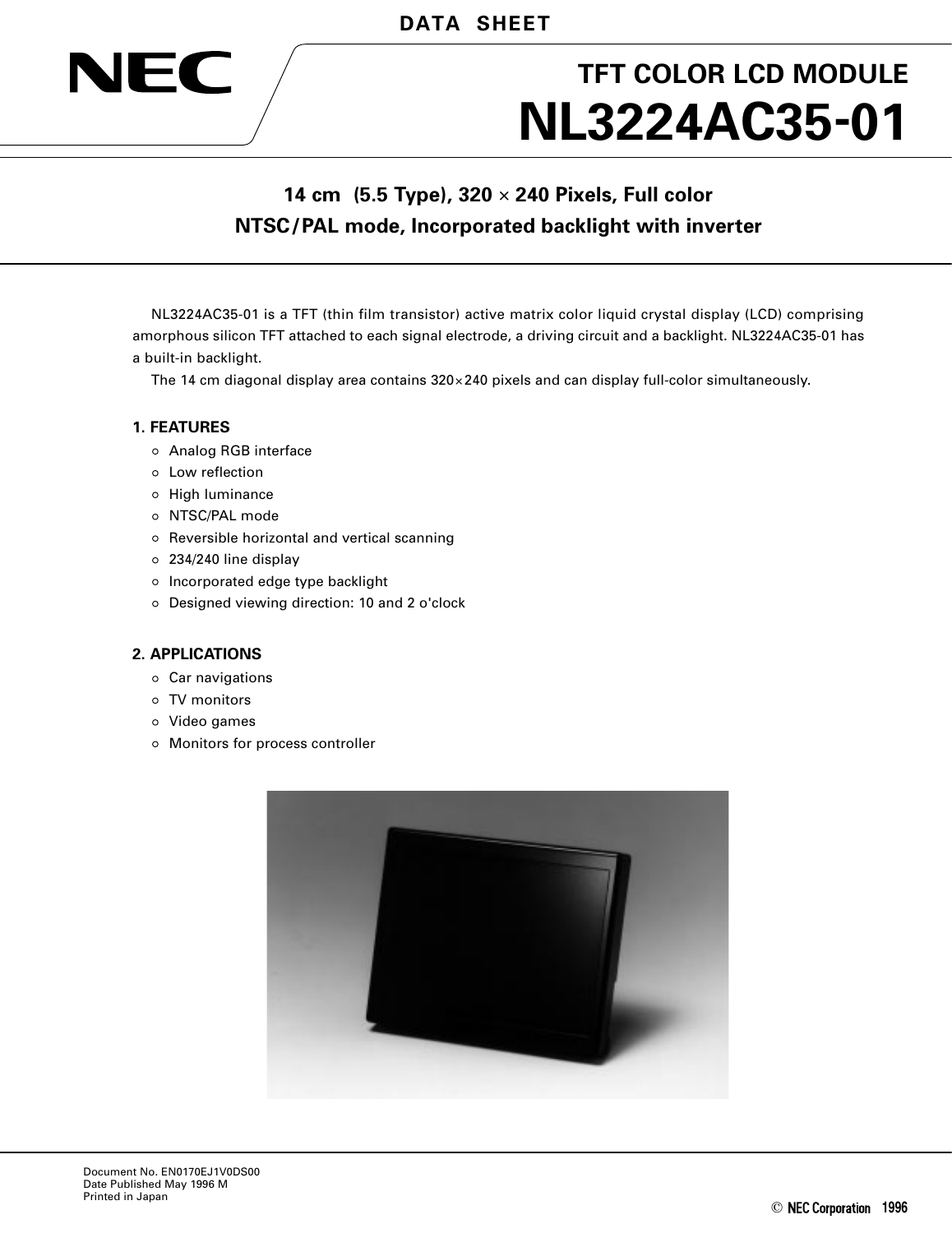### **3. STRUCTURE AND FUNCTIONS**

A TFT color LCD module comprises a TFT LCD panel, LSIs for driving liquid crystal, and a backlight. The TFT LCD panel is composed of a TFT array glass substrate superimposed on a color filter glass substrate with liquid crystal filled in the narrow gap between two substrates. The backlight apparatus is located on the backside of the LCD panel.

RGB (Red, Green, Blue) data signals are sent to LCD panel drivers after modulation into suitable forms for active matrix addressing through signal processor.

Each of the liquid crystal cells acts as an electro-optical switch that controls the light transmission from the backlight by a signal applied to a signal electrode through the TFT switch.

#### **4. OUTLINE OF CHARACTERISTICS (at room temperature)**

Power consumption 6.6 W (typ.)

| Display area                                         | 111.36 (H) $\times$ 83.52 (V) mm                                     |  |  |  |  |
|------------------------------------------------------|----------------------------------------------------------------------|--|--|--|--|
| Drive system                                         | a-Si TFT active matrix                                               |  |  |  |  |
| Display colors                                       | Full-color                                                           |  |  |  |  |
| Number of pixels                                     | $320 \times 240$                                                     |  |  |  |  |
| Pixel arrangement                                    | <b>RGB</b> vertical stripe                                           |  |  |  |  |
| Pixel pitch                                          | 0.348 (H) $\times$ 0.348 (V) mm                                      |  |  |  |  |
| Module size                                          | 134.0 (H) $\times$ 110.0 (V) $\times$ 23.0 max.(D) mm                |  |  |  |  |
| Weight                                               | 315 g (typ.)                                                         |  |  |  |  |
| Contrast ratio                                       | $85:1$ (typ.)                                                        |  |  |  |  |
| Viewing angle (more than the contrast ratio of 10:1) |                                                                      |  |  |  |  |
| • Horizontal: 45° (typ. left side, right side)       |                                                                      |  |  |  |  |
| • Vertical: 30° (typ. up side), 15° (typ. down side) |                                                                      |  |  |  |  |
| Designed viewing direction                           |                                                                      |  |  |  |  |
|                                                      | • wider viewing angle with contrast ratio : 10 and 2 o'clock         |  |  |  |  |
|                                                      | • wider viewing angle without image reversal : down side (6 o'clock) |  |  |  |  |
| • optimum grayscale $(y = 2.2)$                      | : perpendicular                                                      |  |  |  |  |
| Color gamut                                          | 50% (typ. center, to NTSC)                                           |  |  |  |  |
| Response time                                        | 50 ms (max.), "white" to "black"                                     |  |  |  |  |
| Luminance                                            | 250 cd/m <sup>2</sup> (typ.)                                         |  |  |  |  |
| Signal system                                        | Analog RGB signals, synchronous signals (CLK, HS, VS)                |  |  |  |  |
| Supply voltage                                       | 9.5 V (LCD power supply), 9.5 V (Backlight power supply)             |  |  |  |  |
| <b>Backlight</b>                                     | Edge light type, one fluorescent lamp (cold cathode type)            |  |  |  |  |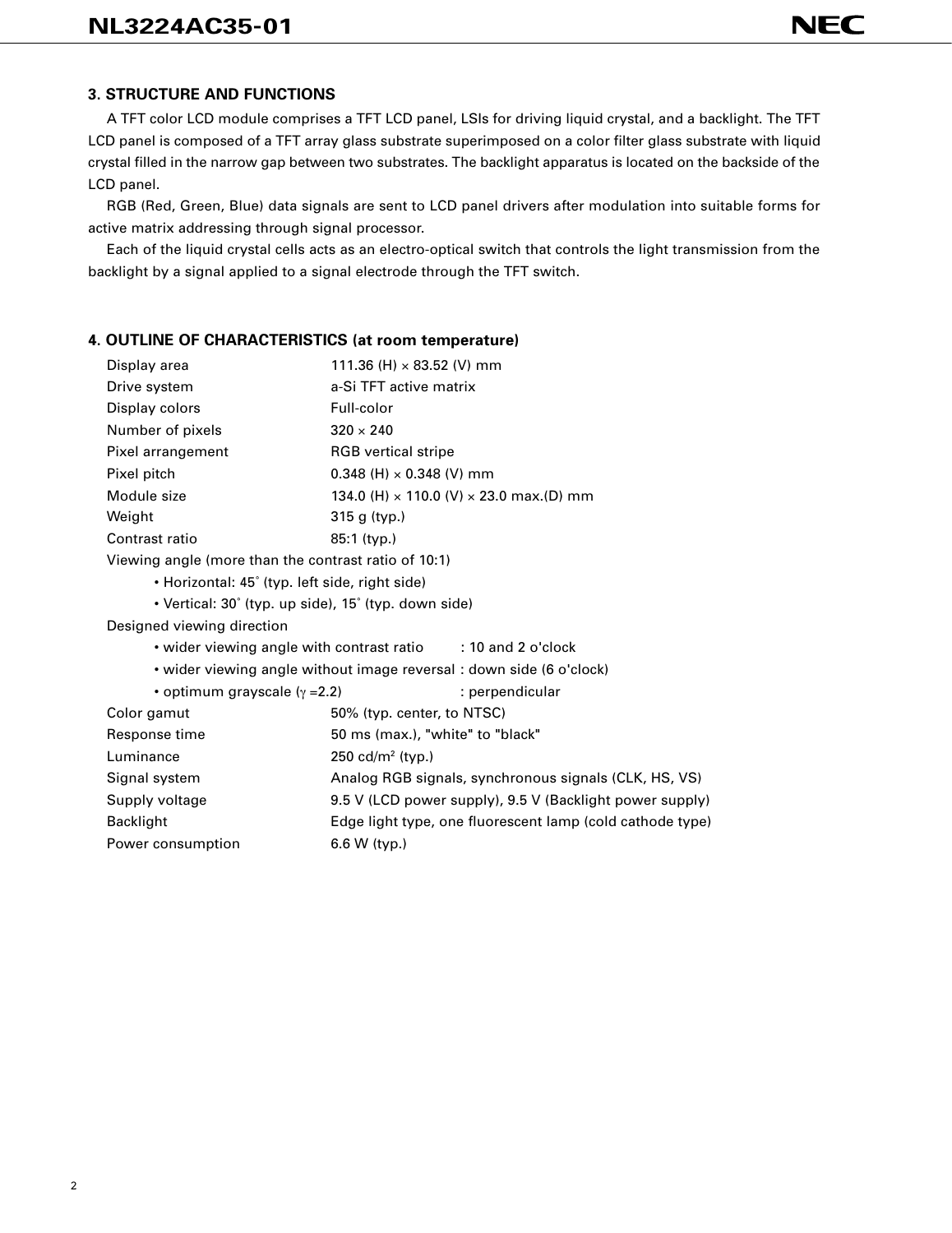#### **5. BLOCK DIAGRAM**

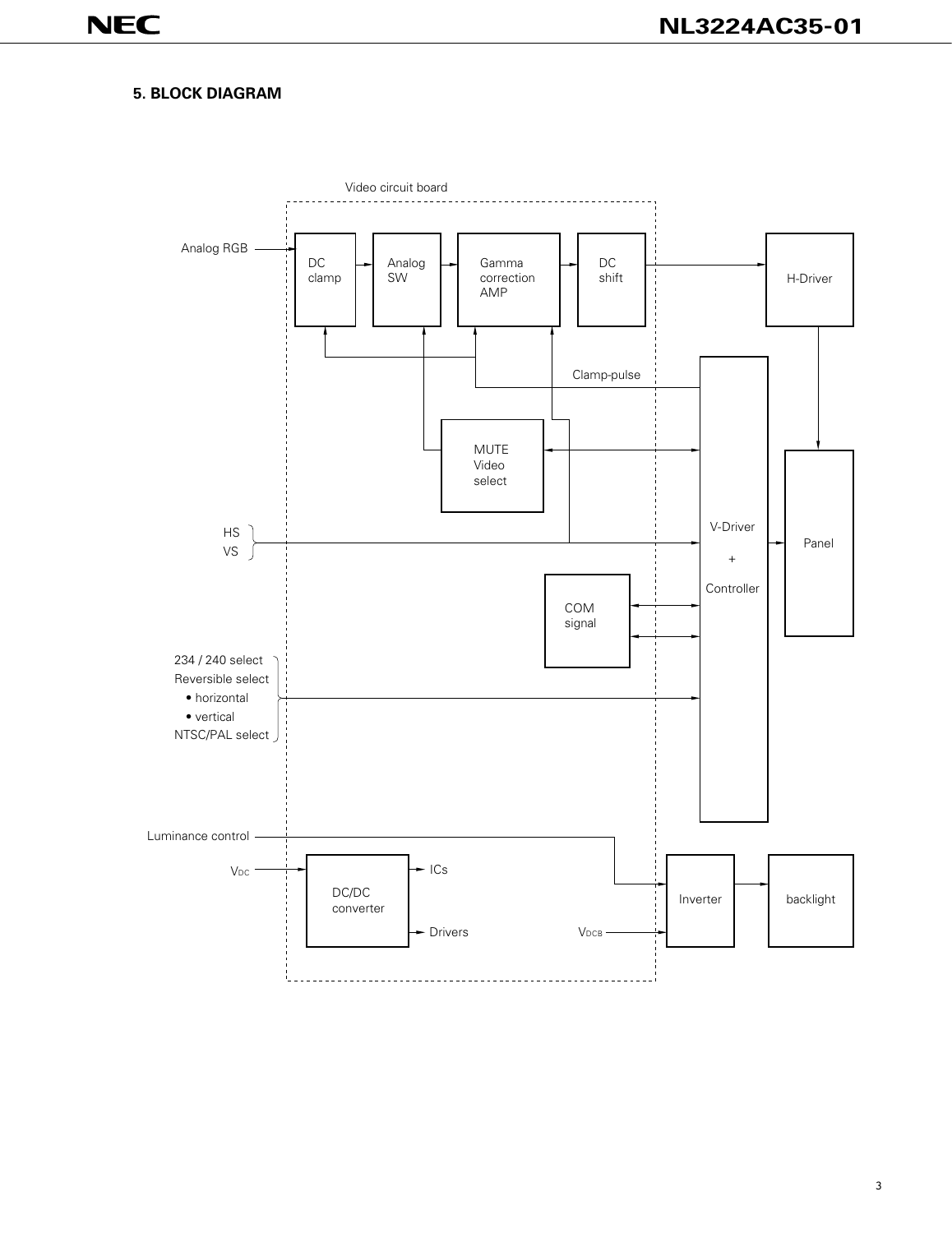#### **6. SPECIFICATION**

#### **6.1 GENERAL SPECIFICATIONS**

| Item              | Specifications                                                          |       |  |  |
|-------------------|-------------------------------------------------------------------------|-------|--|--|
| Module size       | $134.0 \pm 0.5$ (H) $\times$ 110.0 $\pm$ 0.5 (V) $\times$ 23.0 max. (D) | mm    |  |  |
| Display area      | 111.36 (H) $\times$ 83.52 (V)                                           | mm    |  |  |
| Number of dots    | $320 \times 3$ (H) $\times$ 240 (V)                                     | dot   |  |  |
| Dot pitch         | $0.116$ (H) $\times$ 0.348 (V)                                          | mm    |  |  |
| Pixel pitch       | $0.348$ (H) $\times$ 0.348 (V)                                          | mm    |  |  |
| Pixel arrangement | RGB (Red, Green, Blue) vertical stripe                                  |       |  |  |
| Display colors    | Full-color                                                              | color |  |  |
| Weight            | 330 (max.)                                                              | g     |  |  |

**note** : An inverter is incorporated with the module.

#### **6.2 ABSOLUTE MAXIMUM RATINGS**

| Parameter                  | Symbol                 | Ratings                                                                     | Unit                        |                                      | Remarks |  |
|----------------------------|------------------------|-----------------------------------------------------------------------------|-----------------------------|--------------------------------------|---------|--|
|                            | <b>V<sub>DC</sub></b>  | $-0.5$ to 20.0                                                              | $\vee$                      |                                      |         |  |
| Supply voltage             | <b>VDCB</b>            | $-0.5$ to 20.0                                                              | $Ta = 25^\circ C$<br>$\vee$ |                                      |         |  |
| Analog RGB<br>input signal | V <sub>IN</sub> 1      | $-2.5$ to 2.5                                                               | v                           | $Ta = 25^{\circ}C$<br>$V_{DC}=9.5$ V |         |  |
| Logic input voltage        | V <sub>IN</sub> 2      | $-0.5$ to 5.5                                                               | $\vee$                      |                                      |         |  |
| Storage temp.              | <b>T</b> <sub>ST</sub> | $-40$ to 95                                                                 | ۰с                          |                                      |         |  |
| Operating temp.            | Top                    | $-30$ to 85                                                                 | ۰с                          | Module surface*                      |         |  |
|                            |                        | 95% relative humidity                                                       |                             | $Ta=40^{\circ}C$                     |         |  |
| Humidity                   |                        | 85% relative humidity                                                       | $Ta=50^{\circ}C$            | no                                   |         |  |
|                            |                        | Absolute humidity shall not exceed<br>Ta=50°C, 85% relative humidity level. | $Ta>50^{\circ}C$            | condensation                         |         |  |

∗ measured at the center of the display area

#### **6.3 ELECTRICAL CHARACTERISTICS**

#### **(1) Power supply, logic input**

| Parameter                | Symbol                  | min. | typ.  | max. | Unit   | Remarks                                        |
|--------------------------|-------------------------|------|-------|------|--------|------------------------------------------------|
| Supply voltage           | <b>V<sub>DC</sub></b>   | 8.0  | 9.5   | 13.0 | $\vee$ | For processor,<br>controller and driver        |
|                          | <b>V</b> <sub>DCВ</sub> | 8.0  | 9.5   | 13.0 | $\vee$ | For backlight                                  |
| Logic input "L" voltage  | <b>VIL</b>              | 0    |       | 0.9  | v      |                                                |
| Logic input "H" voltage  | <b>V<sub>IH</sub></b>   | 3.15 |       | 5.0  | v      |                                                |
| Logic output "L" voltage | Vol                     | 0    | —     | 0.3  | $\vee$ |                                                |
| Logic output "H" voltage | <b>V</b> он             | 4.5  |       | 5.0  | v      |                                                |
|                          | <b>l</b> pc             | -    | (147) | 200  | mA     | At dot-checkered pattern<br>$(V_{DC} = 9.5 V)$ |
| Supply current           | <b>IDCB</b>             |      | (541) | 600  | mA     | Maximum luminance<br>$(V_{DCB} = 9.5 V)$       |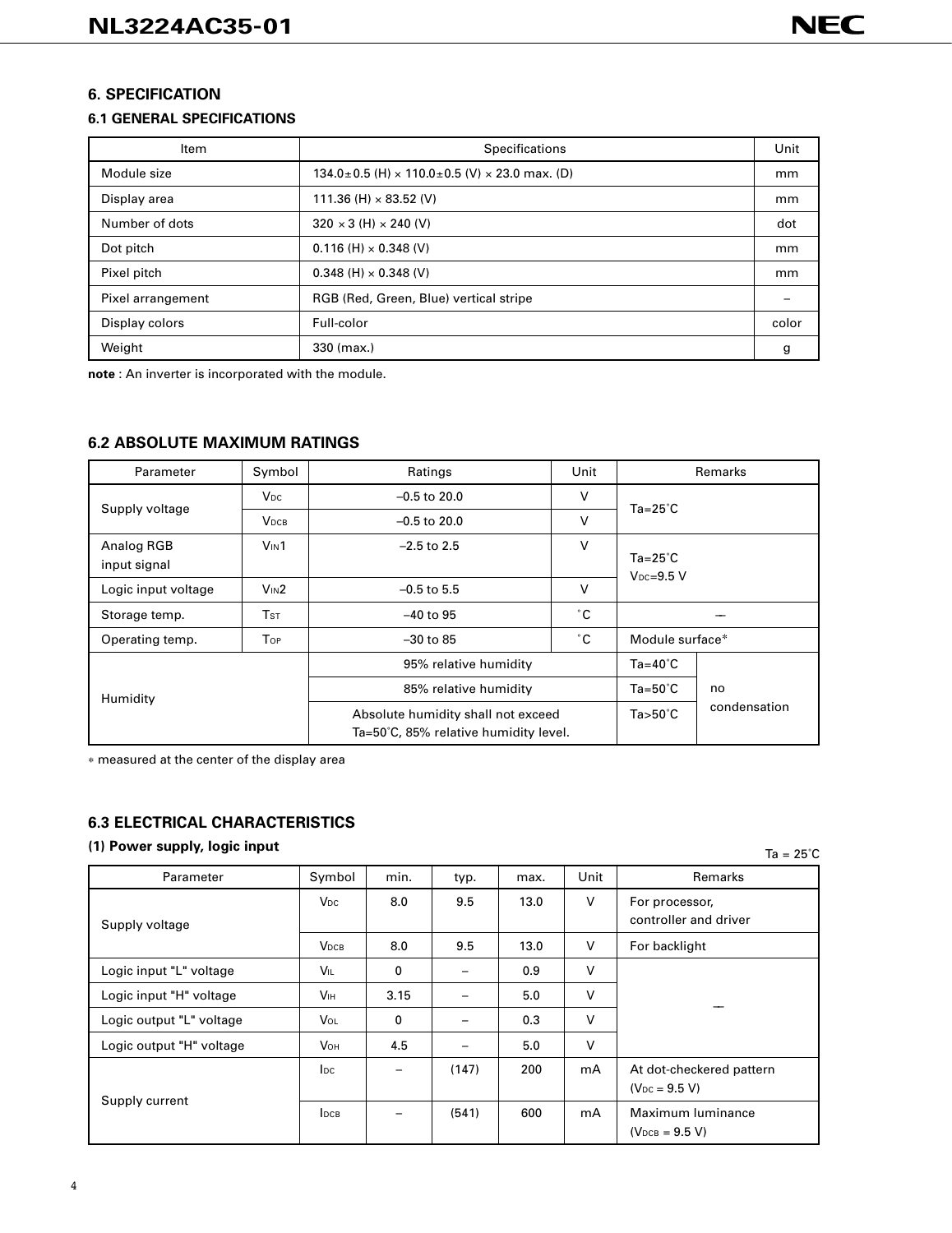#### **(2) Analog RGB signals**

|                                          |        |                          |      |        | $Ta = 25^{\circ}C$             |
|------------------------------------------|--------|--------------------------|------|--------|--------------------------------|
| Parameter                                | min.   | typ.                     | max. | Unit   | <b>Remarks</b>                 |
| Analog RGB input voltage (white - black) |        | $\qquad \qquad -$        | 0.7  | $Vp-p$ | $\overline{z}$ i = 75 $\Omega$ |
| DC input level (black level)             | $-1.0$ | $\overline{\phantom{0}}$ | 1.0  |        |                                |

# **6.4 SUPPLY VOLTAGE SEQUENCE**



- ∗ **1**When the V DC is off, please keep whole logic signals low level
- ∗ **2**Reference value
- ∗ **3**Apply V DCB within the LCD operation period. When the backlight turns on before LCD operation or the LCD operation turns off before the backlight turns off, the display may momentarily become white.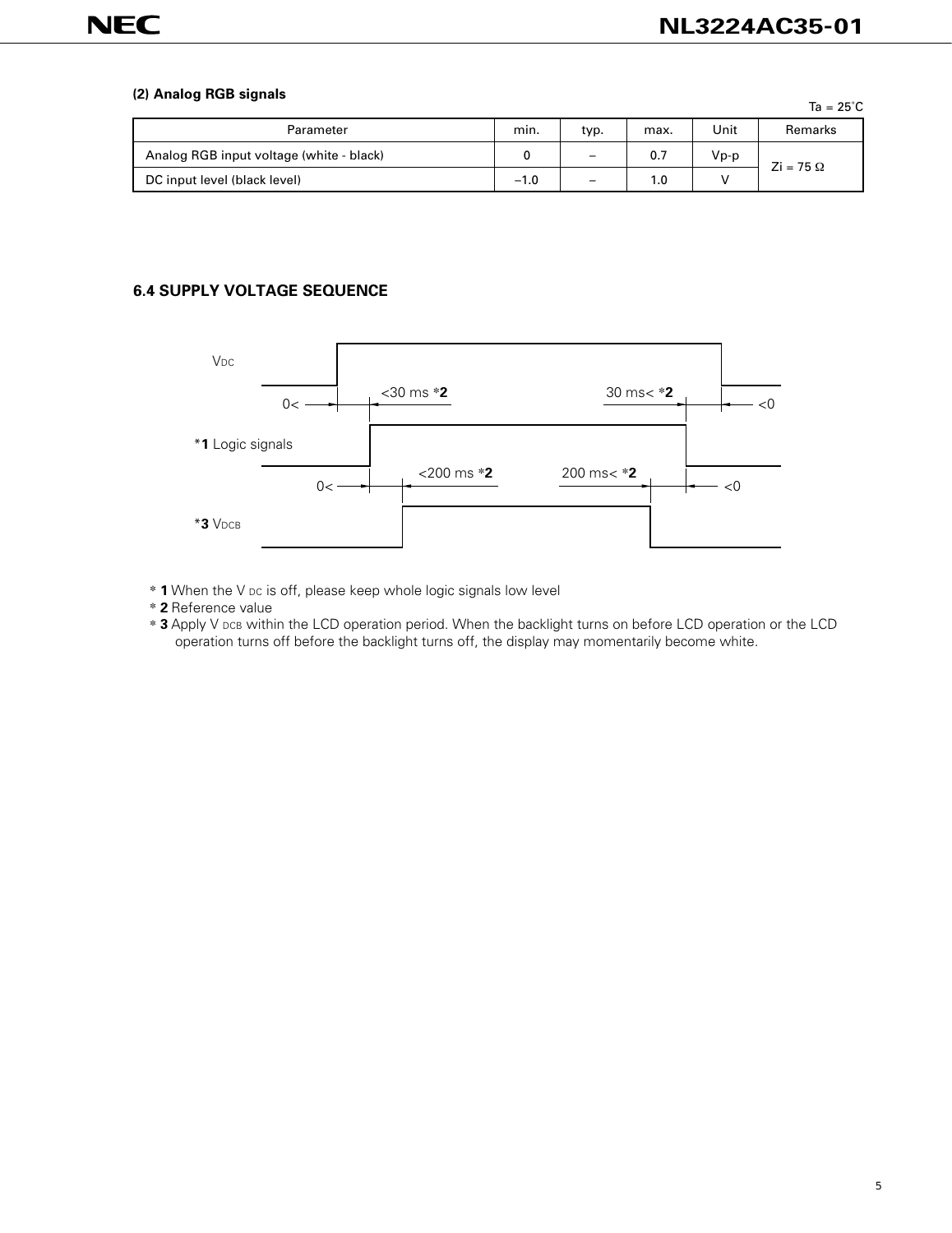#### **6.5 INTERFACE PIN CONNECTION**

#### **(1) Connector (CN1)**

Supplier : Molex

Adaptable cable : SUMI-CARD 1.0 mm pitch 30 wick 85˚C quality

Supplier : SUMITOMO ELECTRIC INDUSTRIES, LTD.

| Pin No.        | Symbol                  | Pin No. | Symbol                  | Pin No. | Symbol      |
|----------------|-------------------------|---------|-------------------------|---------|-------------|
| 1              | <b>GNDD</b>             | 11      | <b>EXTCSL</b>           | 21      | GNDD        |
| $\overline{2}$ | <b>EXTCLK</b>           | 12      | <b>GNDD</b>             | 22      | GNDD        |
| 3              | <b>GNDD</b>             | 13      | N/P                     | 23      | GNDD        |
| 4              | <b>HS</b>               | 14      | <b>MTSL</b>             | 24      | <b>GNDA</b> |
| 5              | <b>VS</b>               | 15      | U/D                     | 25      | R           |
| 6              | <b>HOUT</b>             | 16      | R/L                     | 26      | <b>GNDA</b> |
| 7              | <b>VOUT</b>             | 17      | <b>GNDD</b>             | 27      | G           |
| 8              | <b>B</b> <sub>PLS</sub> | 18      | <b>V</b> <sub>DCВ</sub> | 28      | <b>GNDA</b> |
| 9              | <b>GNDD</b>             | 19      | <b>VDCB</b>             | 29      | в           |
| 10             | <b>GNDD</b>             | 20      | <b>V<sub>DC</sub></b>   | 30      | <b>GNDA</b> |

<Connector location>



Lower side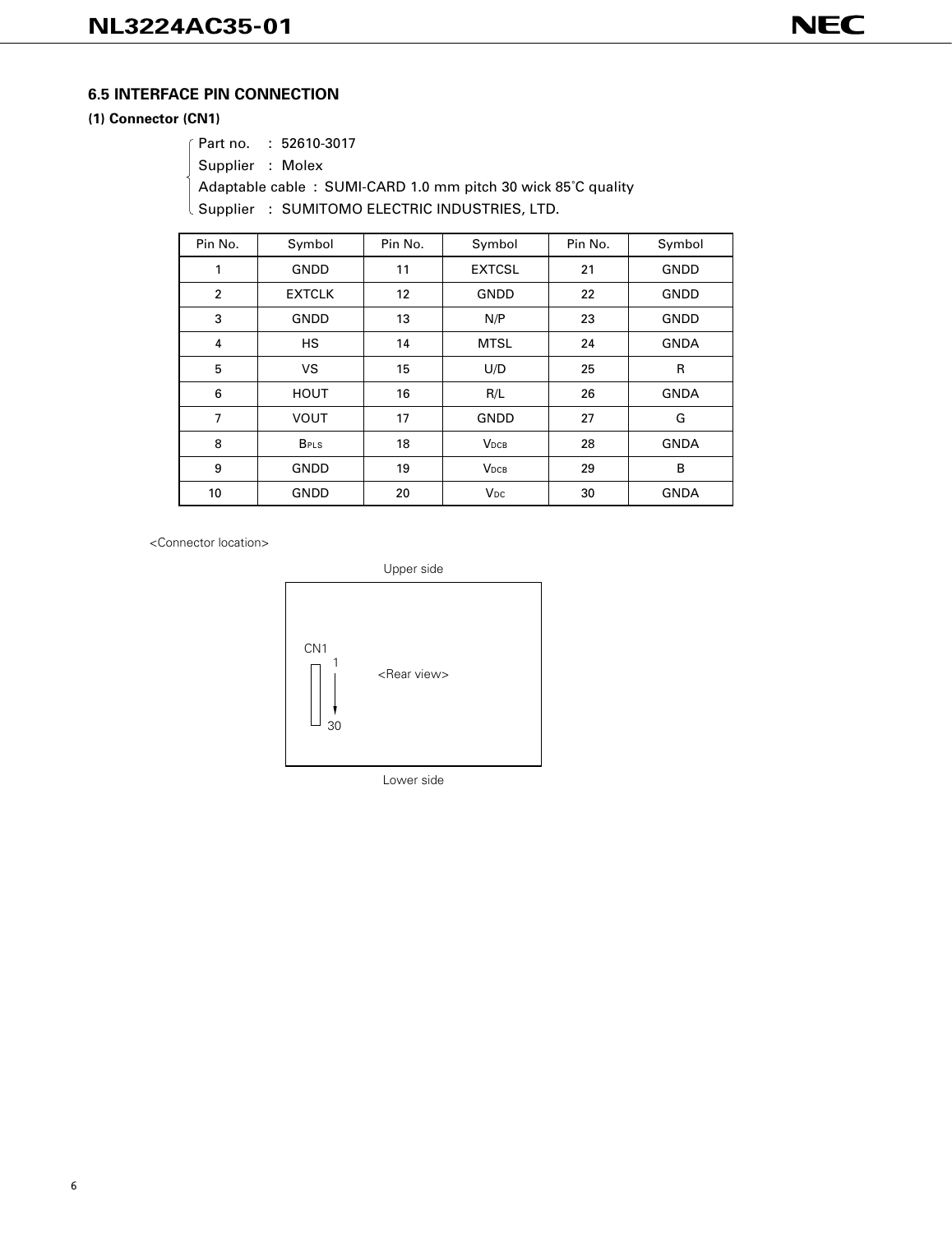#### **6.6 PIN DESCRIPTION**

| Symbol                  | In/Out      | Logic    | Description                                                                                                                      |  |  |  |  |
|-------------------------|-------------|----------|----------------------------------------------------------------------------------------------------------------------------------|--|--|--|--|
| $\mathsf{R}$            | In          |          | Analog Red signal 0.7 Vp-p Zi=75 $\Omega$                                                                                        |  |  |  |  |
| G                       | In.         |          | Analog Green signal 0.7 Vp-p Zi=75 Ω                                                                                             |  |  |  |  |
| B                       | In          |          | Analog Blue signal 0.7 Vp-p Zi=75 Ω                                                                                              |  |  |  |  |
| <b>EXTCLK</b>           | In<br>$*1$  | Negative | <b>External clock</b><br>EXTCLK becomes active, when EXTCSL is "H".                                                              |  |  |  |  |
| <b>HS</b>               | In.<br>$*1$ | Negative | Horizontal synchronous signal                                                                                                    |  |  |  |  |
| VS                      | In.<br>$*1$ | Negative | Vertical synchronous signal                                                                                                      |  |  |  |  |
| <b>HOUT</b>             | Out<br>$*1$ | Negative | Horizontal synchronous signal output                                                                                             |  |  |  |  |
| <b>VOUT</b>             | $*1$<br>Out | Negative | Vertical synchronous signal output                                                                                               |  |  |  |  |
| <b>EXTCSL</b>           | $*1$<br>In  |          | Clock select signal<br>H : external clock<br>Default value is L<br>L: internal clock                                             |  |  |  |  |
| R/L                     | In.<br>$*1$ |          | Horizontal scanning select signal<br>H: Right scanning<br>L: Left scanning<br>Default value is L                                 |  |  |  |  |
| U/D                     | In<br>$*1$  |          | Vertical scanning select signal<br>H: down scanning<br>Default value is L<br>$L:$ up scanning                                    |  |  |  |  |
| N/P                     | In<br>$*1$  |          | H : PAL mode<br>Display mode select<br>Default value is L<br>L: NTSC mode                                                        |  |  |  |  |
| <b>MTSL</b>             | $*1$<br>In  |          | Vertical display area select signal<br>$H: 240$ lines<br>Default value is L<br>$L: 234$ lines                                    |  |  |  |  |
| <b>B</b> <sub>PLS</sub> | In.<br>$*1$ |          | Luminance control signal (pulse input)<br>Luminance is controlled by the pulse width.<br>Duty 100%: luminance max. Refer to P13. |  |  |  |  |
| <b>V<sub>DC</sub></b>   | In.         |          | Power supply for processor, controller and driver (+9.5 V)                                                                       |  |  |  |  |
| <b>V</b> <sub>DCВ</sub> | In.         |          | Power supply for backlight (+9.5 V)                                                                                              |  |  |  |  |
| <b>GNDA</b>             |             |          | Ground for analog RGB signal                                                                                                     |  |  |  |  |
| <b>GNDD</b>             |             |          | Ground for logic and backlight                                                                                                   |  |  |  |  |

∗1 : CMOS level

# **6.7 SIGNALS**

| No. | <b>Functions</b>               | Description                                                                                                                                                                           |
|-----|--------------------------------|---------------------------------------------------------------------------------------------------------------------------------------------------------------------------------------|
|     | Reversible horizontal scanning | R/L signal is able to reverse scanning direction.<br>(Right $\rightarrow$ Left or Left $\rightarrow$ Right)                                                                           |
| 2   | Reversible vertical scanning   | U/D signal is able to reverse scanning direction.<br>$(Up \rightarrow Down$ or Down $\rightarrow Up$ )                                                                                |
| 3   | NTSC/PAL mode                  | N/P signal is able to change operating mode.<br>(NTSC $\rightarrow$ PAL or PAL $\rightarrow$ NTSC)<br>Scanning line is thinned out at the rate of seven to six lines in the PAL mode. |
| 4   | 234/240 line display           | MTSL signal is able to change scanning line.<br>$(234 \text{ lines} \rightarrow 240 \text{ lines} \text{ or } 240 \text{ lines} \rightarrow 234 \text{ lines})$                       |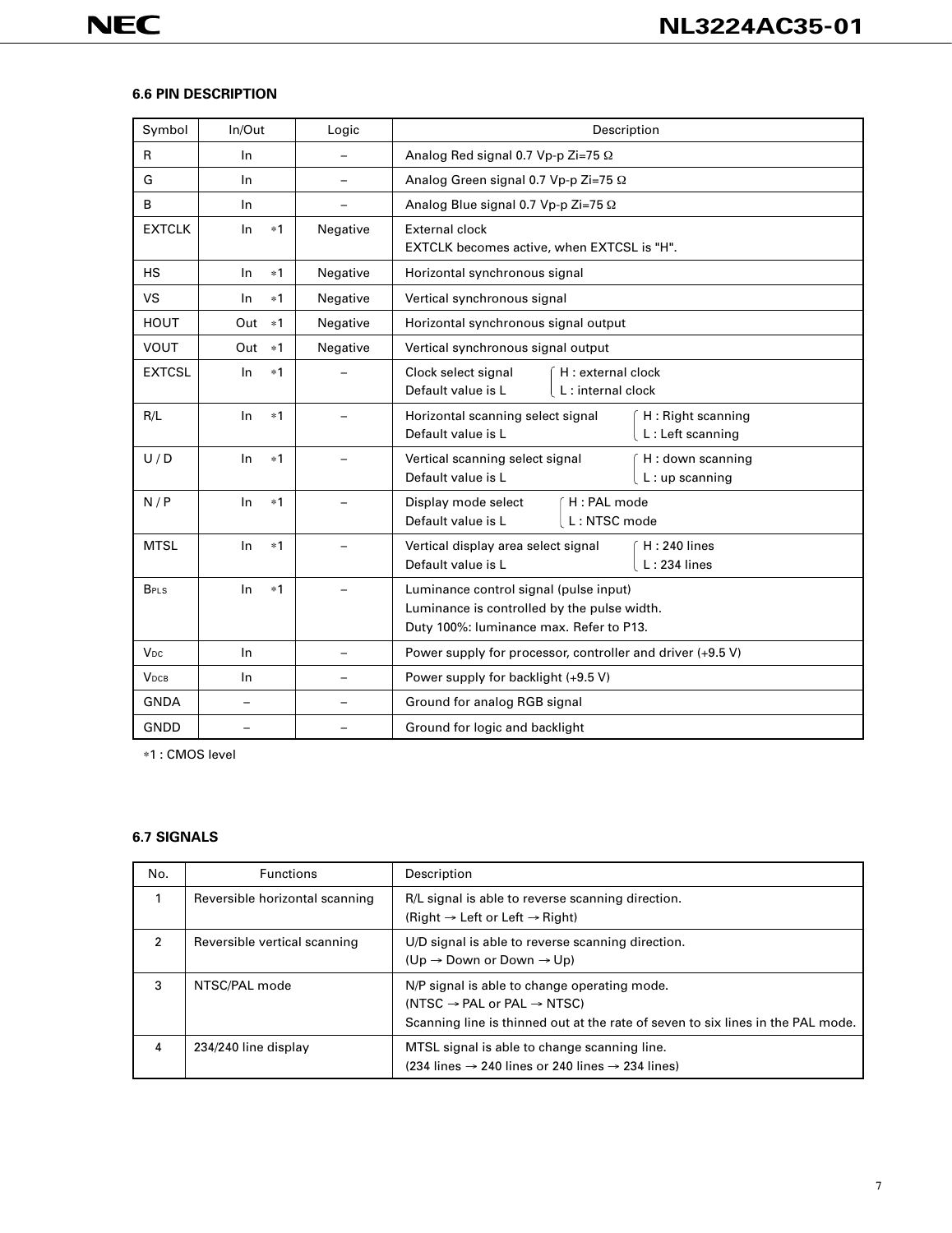#### **6.8 INPUT SIGNAL TIMING**

#### **(1) mode: NTSC, internal CLK**

|            | Parameter                         | Symbol   | min.                     | typ.                     | max.                     | Unit                     | Remarks                  |
|------------|-----------------------------------|----------|--------------------------|--------------------------|--------------------------|--------------------------|--------------------------|
| <b>CLK</b> | Frequency                         | 1/tc     | $\overline{\phantom{0}}$ | 6.36                     | $\overline{\phantom{0}}$ | <b>MHz</b>               |                          |
|            |                                   |          | $\overline{\phantom{0}}$ | 157.32                   | $\overline{\phantom{0}}$ | ns                       |                          |
|            | Rise/fall                         | tcrf     | $\overline{\phantom{0}}$ | $\qquad \qquad -$        | 70                       | ns                       | $\equiv$                 |
|            | Duty                              | tch / tc | 0.4                      | 0.5                      | 0.6                      | $\overline{\phantom{a}}$ | <u>.</u>                 |
| <b>HS</b>  | Frequency                         | th       | 60.38                    | 63.56                    | 66.74                    | $\mu$ s                  | 15.734 kHz               |
|            |                                   |          | $\overline{\phantom{0}}$ | 404                      | $\qquad \qquad -$        | <b>CLK</b>               | (typ.)                   |
|            | Display                           | thd      | $\qquad \qquad -$        | 50.34                    | $\overline{\phantom{0}}$ | $\mu$ s                  | —                        |
|            |                                   |          | $\overline{\phantom{0}}$ | 320                      | $\overline{\phantom{0}}$ | <b>CLK</b>               |                          |
|            | Pulse-width                       | thp      | 1.0                      | 4.7                      |                          | $\mu$ s                  |                          |
|            |                                   |          |                          | 30                       |                          | <b>CLK</b>               |                          |
|            | Pulse-width                       |          | $\overline{\phantom{0}}$ | 11.01                    | $\qquad \qquad -$        | $\mu$ s                  | 234 line                 |
|            | +back-porch                       | thpb     |                          | 70                       | $\overline{\phantom{0}}$ | <b>CLK</b>               |                          |
|            |                                   |          |                          | 12.11                    | $\overline{\phantom{0}}$ | $\mu$ s                  | 240 line                 |
|            |                                   |          |                          | 77                       | $\overline{\phantom{0}}$ | <b>CLK</b>               |                          |
|            | CLK-Hsync timing                  | thch     | 10.0                     | $\equiv$                 | -                        | ns                       | $\overline{\phantom{0}}$ |
|            | hold/setup time                   | thcs     | 10.0                     | $\qquad \qquad -$        | $\overline{\phantom{0}}$ | ns                       | $\overline{\phantom{0}}$ |
|            | V-Hsync timing<br>hold/setup time | thvh     | 1                        | $\qquad \qquad -$        | $\qquad \qquad -$        | <b>CLK</b>               | $\overline{\phantom{0}}$ |
|            |                                   | thvs     | 10.0                     | $\overline{\phantom{0}}$ | $\overline{\phantom{0}}$ | ns                       | $\overline{\phantom{0}}$ |
|            | Rise/fall                         | thrf     | $\overline{\phantom{0}}$ | $\overline{\phantom{m}}$ | 10.0                     | ns                       | $-$                      |
| <b>VS</b>  | Frequency                         | tv       | 15.85                    | 16.68                    | 17.51                    | ms                       | 59.94 Hz                 |
|            |                                   |          |                          | 262.5                    | $\overline{\phantom{0}}$ | H                        | (typ.)                   |
|            | Display                           |          | $\overline{\phantom{0}}$ | 14.87                    | $\overline{\phantom{0}}$ | ms                       | 234 line                 |
|            |                                   | tvd      |                          | 234                      | $\overline{\phantom{0}}$ | H                        |                          |
|            |                                   |          |                          | 15.25                    | $\overline{\phantom{0}}$ | ms                       | 240 line                 |
|            |                                   |          | $\overline{\phantom{0}}$ | 240                      | -                        | H                        |                          |
|            | Pulse-width                       | tvp      | 158.89                   | 190.67                   |                          | $\mu$ s                  |                          |
|            |                                   |          |                          | 3                        | $\overline{\phantom{0}}$ | H                        |                          |
|            | Pulse-width                       | tvpb     | $\overline{\phantom{0}}$ | 1.33                     | $\overline{\phantom{0}}$ | ms                       |                          |
|            | +back-porch                       |          |                          | 21                       | $\overline{\phantom{0}}$ | H                        |                          |
|            | Rise/fall                         | tvrf     | $\overline{\phantom{0}}$ | $\qquad \qquad -$        | 10.0                     | ns                       |                          |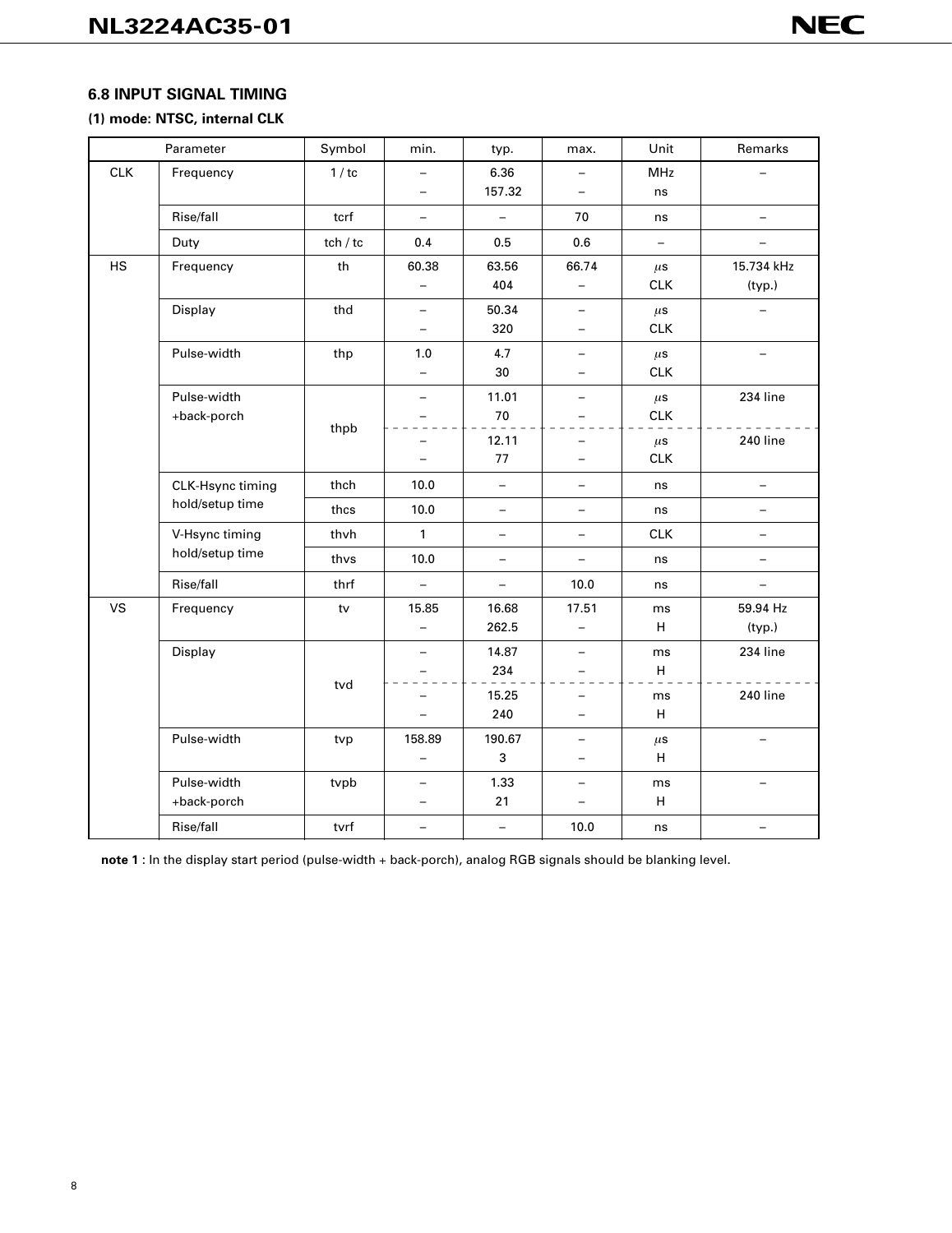# **(2) mode: PAL, internal CLK**

|            | Parameter        | Symbol   | min.                     | typ.                     | max.                     | Unit                     | Remarks                  |
|------------|------------------|----------|--------------------------|--------------------------|--------------------------|--------------------------|--------------------------|
| <b>CLK</b> | Frequency        | 1/tc     |                          | 6.45                     | $\qquad \qquad -$        | <b>MHz</b>               |                          |
|            |                  |          | $\overline{\phantom{0}}$ | 154.96                   | $\overline{\phantom{0}}$ | ns                       |                          |
|            | Rise/fall        | tcrf     | $\qquad \qquad -$        | $\bar{ }$                | 70                       | ns                       | $\qquad \qquad -$        |
|            | Duty             | tch / tc | 0.4                      | 0.5                      | 0.6                      | $\overline{\phantom{0}}$ |                          |
| HS         | Frequency        | th       | 60.80                    | 64.00                    | 67.20                    | $\mu$ s                  | 15.625 kHz               |
|            |                  |          | $\overline{\phantom{0}}$ | 413                      | $\overline{\phantom{0}}$ | <b>CLK</b>               | (typ.)                   |
|            | Display          | thd      | $\overline{\phantom{0}}$ | 49.60                    | $\overline{\phantom{0}}$ | $\mu$ s                  |                          |
|            |                  |          | -                        | 320                      | $\overline{\phantom{0}}$ | <b>CLK</b>               |                          |
|            | Pulse-width      | thp      | 1.0                      | 4.7                      | $\overline{\phantom{0}}$ | $\mu$ s                  |                          |
|            |                  |          | $\overline{\phantom{0}}$ | 30                       | $\overline{\phantom{0}}$ | CLK                      |                          |
|            | Pulse-width      |          | $\overline{\phantom{0}}$ | 11.93                    | $\qquad \qquad -$        | $\mu$ s                  | 234 line                 |
|            | +back-porch      | thpb     | $\overline{\phantom{0}}$ | 77                       | $\overline{\phantom{0}}$ | <b>CLK</b>               |                          |
|            |                  |          |                          | 12.71                    | $\overline{\phantom{0}}$ | $\mu$ s                  | 240 line                 |
|            |                  |          | -                        | 82                       | $\overline{\phantom{0}}$ | CLK                      |                          |
|            | CLK-Hsync timing | thch     | 10.0                     | $\qquad \qquad -$        | -                        | ns                       |                          |
|            | hold/setup time  | thcs     | 10.0                     | $\qquad \qquad -$        | $\qquad \qquad -$        | ns                       |                          |
|            | V-Hsync timing   | thvh     | $\mathbf{1}$             | $\qquad \qquad -$        | $\qquad \qquad -$        | <b>CLK</b>               | $\overline{\phantom{0}}$ |
|            | hold/setup time  | thvs     | 10.0                     | $\qquad \qquad -$        | $\overline{\phantom{a}}$ | ns                       | $\overline{\phantom{0}}$ |
|            | Rise/fall        | thrf     | $\overline{\phantom{0}}$ | $\overline{\phantom{0}}$ | 10.0                     | ns                       | $\overline{\phantom{0}}$ |
| <b>VS</b>  | Frequency        | tv       | 19.00                    | 20.00                    | 21.00                    | ms                       | 50.00 Hz                 |
|            |                  |          | $\equiv$                 | 312.5                    | $\overline{\phantom{0}}$ | H                        | (typ.)                   |
|            | Display          |          | $\overline{\phantom{0}}$ | 17.47                    | $\qquad \qquad -$        | ms                       | 234 line                 |
|            |                  |          |                          | 273                      | $\overline{\phantom{a}}$ | H                        |                          |
|            |                  | tvd      |                          | 17.92                    | $\overline{\phantom{0}}$ | ms                       | 240 line                 |
|            |                  |          | $\overline{\phantom{0}}$ | 280                      | $\overline{\phantom{0}}$ | H                        |                          |
|            | Pulse-width      | tvp      | 153.60                   | 192.00                   | $\overline{\phantom{0}}$ | $\mu$ s                  |                          |
|            |                  |          | $\overline{\phantom{0}}$ | 2.5                      | $\overline{\phantom{0}}$ | H                        |                          |
|            | Pulse-width      |          | $\overline{\phantom{0}}$ | 1.86                     | $\qquad \qquad -$        | ms                       | 234 line                 |
|            | +back-porch      |          |                          | 29                       |                          | H                        |                          |
|            |                  | tvpb     |                          | 1.66                     |                          | ms                       | 240 line                 |
|            |                  |          |                          | 26                       | $\overline{a}$           | H                        |                          |
|            | Rise/fall        | tvrf     | —                        | $\overline{\phantom{0}}$ | 10.0                     | ns                       |                          |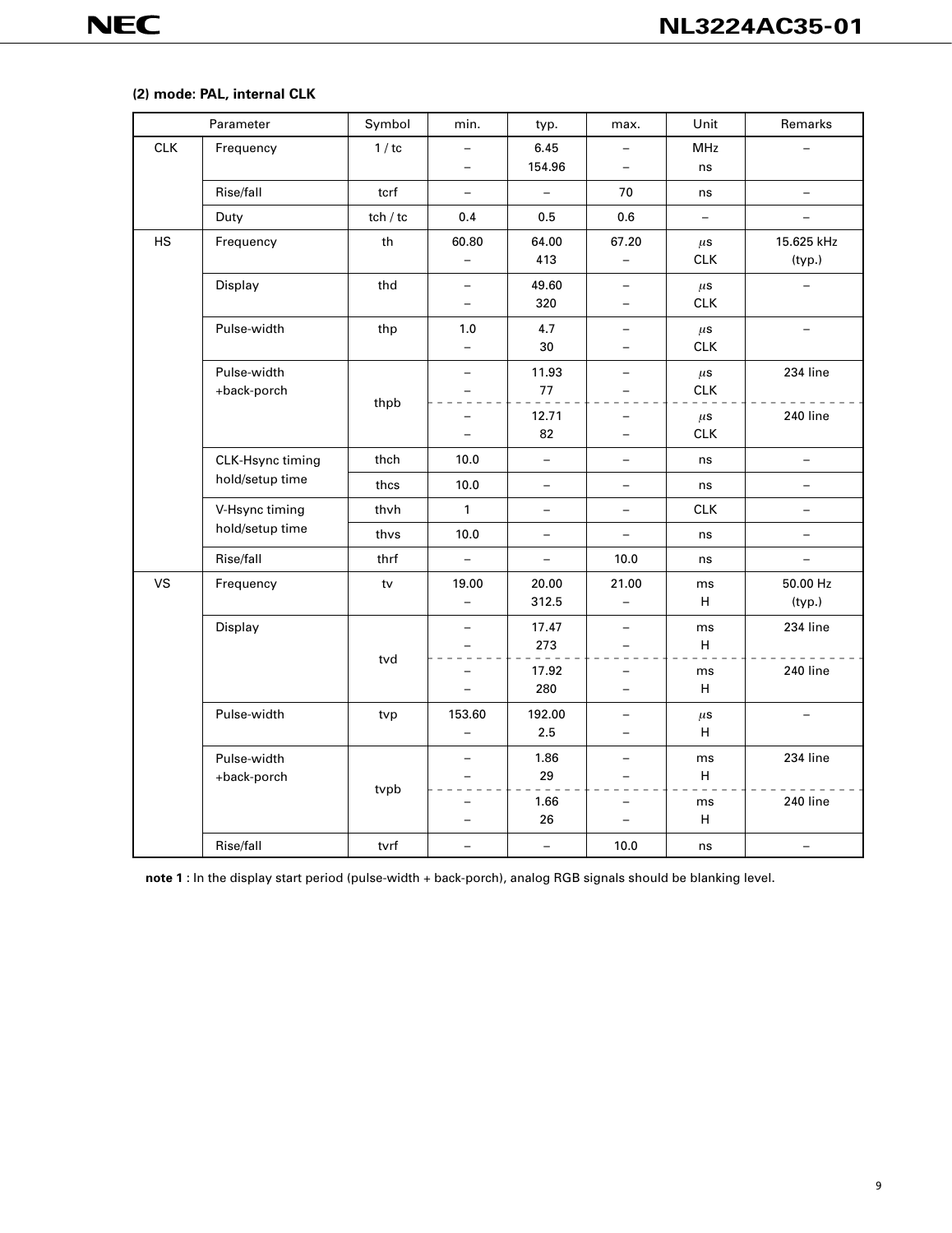# **(3) mode : NTSC, external CLK**

| Parameter         |                                     | Symbol   | min.                                                 | typ.                     | max.                                                 | Unit                     | Remarks                  |
|-------------------|-------------------------------------|----------|------------------------------------------------------|--------------------------|------------------------------------------------------|--------------------------|--------------------------|
| <b>EXTCLK</b>     | Frequency                           | 1/tc     | $\overline{\phantom{0}}$<br>118.75                   | 8.0<br>125.00            | 131.25                                               | <b>MHz</b><br>ns         |                          |
|                   | Rise/fall                           | tcrf     | $\equiv$                                             | $\qquad \qquad -$        | 10                                                   | ns                       | $\overline{a}$           |
|                   | Duty                                | tch / tc | 0.4                                                  | 0.5                      | 0.6                                                  | $\overline{\phantom{a}}$ | $\qquad \qquad -$        |
| <b>HS</b>         | Frequency                           | th       | 60.38<br>$\overline{\phantom{0}}$                    | 63.56<br>508             | 66.74<br>$\overline{\phantom{0}}$                    | $\mu$ s<br>CLK           | 15.734 kHz<br>(typ.)     |
|                   | Display                             | thd      | $\overline{\phantom{0}}$                             | 40.00<br>320             | $\overline{\phantom{0}}$<br>$\overline{\phantom{0}}$ | $\mu$ s<br><b>CLK</b>    |                          |
|                   | Pulse-width                         | thp      | 1.0<br>$\overline{\phantom{0}}$                      | 4.7<br>38                | $\overline{\phantom{0}}$<br>$\overline{\phantom{0}}$ | $\mu$ s<br><b>CLK</b>    | $\equiv$                 |
|                   | Pulse-width<br>+back-porch          | thpb     | $\overline{\phantom{0}}$                             | 8.75<br>70               | $\overline{\phantom{0}}$                             | $\mu$ s<br><b>CLK</b>    | 234 line                 |
|                   |                                     |          | $\qquad \qquad -$                                    | 9.63<br>77               | $\overline{\phantom{0}}$<br>$\overline{a}$           | $\mu$ s<br><b>CLK</b>    | 240 line                 |
|                   | CLK-Hsync timing<br>hold/setup time | thch     | 10.0                                                 | $\qquad \qquad -$        | $\overline{\phantom{0}}$                             | ns                       | $\equiv$                 |
|                   |                                     | thcs     | 10.0                                                 | $\overline{\phantom{0}}$ | $\overline{\phantom{0}}$                             | ns                       | $\overline{\phantom{0}}$ |
|                   | V-Hsync timing<br>hold/setup time   | thvh     | $\mathbf{1}$                                         | $\overline{\phantom{0}}$ | $\overline{\phantom{0}}$                             | <b>CLK</b>               | $\overline{\phantom{0}}$ |
|                   |                                     | thvs     | 10.0                                                 | $\overline{\phantom{0}}$ | $\overline{\phantom{0}}$                             | ns                       | $\qquad \qquad -$        |
|                   | Rise/fall                           | thrf     | $\overline{\phantom{0}}$                             | $\overline{\phantom{m}}$ | 10.0                                                 | ns                       | $\overline{\phantom{0}}$ |
| <b>VS</b>         | Frequency                           | $t$ v    | 15.85<br>$\equiv$                                    | 16.68<br>262.5           | 17.51<br>$\overline{a}$                              | ms<br>H.                 | 59.94 Hz<br>(typ.)       |
|                   | Display                             | tvd      | $\overline{a}$                                       | 14.87<br>234             | $\overline{\phantom{0}}$                             | ms<br>H                  | 234 line                 |
|                   |                                     |          | $\overline{\phantom{0}}$<br>$\overline{\phantom{0}}$ | 15.25<br>240             | $\overline{\phantom{0}}$<br>$\overline{\phantom{0}}$ | ms<br>H                  | 240 line                 |
|                   | Pulse-width                         | tvp      | 158.89<br>$\overline{\phantom{0}}$                   | 190.67<br>3              | $\overline{\phantom{0}}$                             | $\mu$ s<br>H             |                          |
|                   | Pulse-width<br>+back-porch          | tvpb     | $\overline{\phantom{0}}$<br>$\overline{\phantom{0}}$ | 1.33<br>21               | $\overline{\phantom{0}}$<br>$\overline{\phantom{0}}$ | ms<br>H                  | $\overline{\phantom{0}}$ |
|                   | Rise/fall                           | tvrf     | $\overline{\phantom{0}}$                             | $\overline{\phantom{a}}$ | 10.0                                                 | ns                       | $\qquad \qquad -$        |
| Analog<br>R, G, B | Setup time                          | tdas     | 10.0                                                 | $\qquad \qquad -$        | $\overline{\phantom{0}}$                             | ns                       | $\overline{a}$           |
|                   | Hold time                           | tdah     | 10.0                                                 | $\qquad \qquad -$        | $\overline{\phantom{0}}$                             | ns                       | $\overline{\phantom{0}}$ |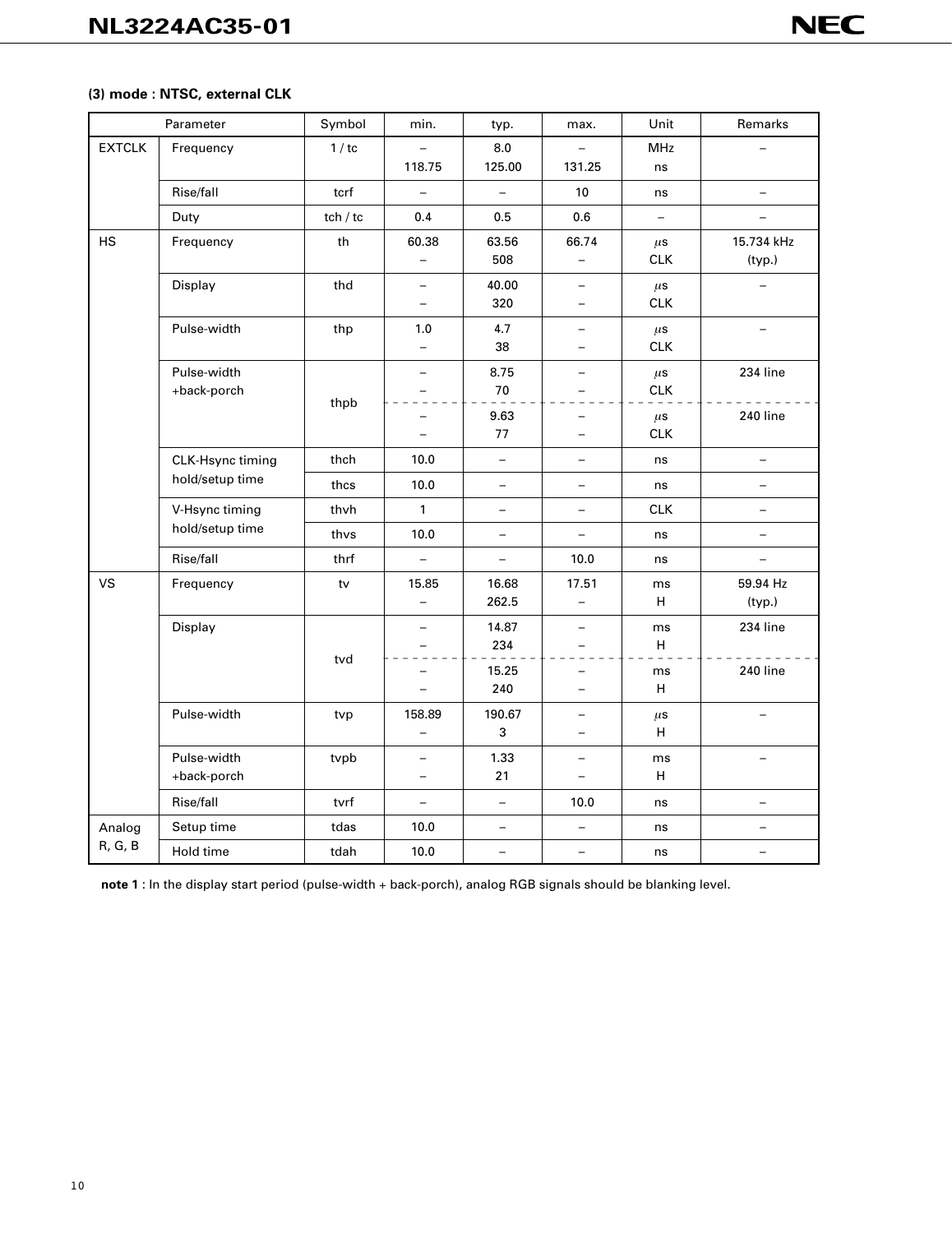#### **(4) mode : PAL, external CLK**

| Parameter         |                                     | Symbol   | min.                                                 | typ.                     | max.                                                 | Unit                     | Remarks                  |
|-------------------|-------------------------------------|----------|------------------------------------------------------|--------------------------|------------------------------------------------------|--------------------------|--------------------------|
| <b>EXTCLK</b>     | Frequency                           | 1/tc     | 118.75                                               | 8.0<br>125.00            | 131.25                                               | MHz<br>ns                |                          |
|                   | Rise/fall                           | tcrf     | $\overline{\phantom{0}}$                             | $\overline{\phantom{0}}$ | 10                                                   | ns                       | $\overline{\phantom{0}}$ |
|                   | Duty                                | tch / tc | 0.4                                                  | 0.5                      | 0.6                                                  | $\overline{\phantom{0}}$ | $\overline{\phantom{0}}$ |
| <b>HS</b>         | Frequency                           | th       | 60.80<br>$\overline{\phantom{0}}$                    | 64.00<br>512             | 67.20<br>$\overline{\phantom{a}}$                    | $\mu$ s<br><b>CLK</b>    | 15.625 kHz<br>(typ.)     |
|                   | Display                             | thd      | $\overline{\phantom{0}}$<br>$\overline{\phantom{0}}$ | 40.00<br>320             | $\qquad \qquad -$<br>$\overline{\phantom{0}}$        | $\mu$ s<br><b>CLK</b>    |                          |
|                   | Pulse-width                         | thp      | 1.0<br>$\overline{\phantom{0}}$                      | 4.7<br>38                | $\qquad \qquad -$<br>$\overline{\phantom{0}}$        | $\mu$ s<br><b>CLK</b>    | $\overline{\phantom{0}}$ |
|                   | Pulse-width<br>+back-porch          | thpb     | $\overline{\phantom{0}}$                             | 9.63<br>77               | $\qquad \qquad -$                                    | $\mu$ s<br><b>CLK</b>    | 234 line                 |
|                   |                                     |          | $\overline{\phantom{0}}$                             | 10.25<br>82              | $\overline{a}$<br>$\qquad \qquad -$                  | $\mu$ s<br><b>CLK</b>    | 240 line                 |
|                   | CLK-Hsync timing<br>hold/setup time | thch     | 10.0                                                 | $\equiv$                 | $\overline{\phantom{0}}$                             | ns                       | $\overline{a}$           |
|                   |                                     | thcs     | 10.0                                                 | $\overline{\phantom{0}}$ | $\overline{\phantom{0}}$                             | ns                       | $\overline{\phantom{0}}$ |
|                   | V-Hsync timing<br>hold/setup time   | thvh     | 1                                                    | $\qquad \qquad -$        | $\overline{\phantom{0}}$                             | <b>CLK</b>               | $\qquad \qquad -$        |
|                   |                                     | thvs     | 10.0                                                 | $\qquad \qquad -$        | $\qquad \qquad -$                                    | ns                       | $\overline{\phantom{0}}$ |
|                   | Rise/fall                           | thrf     | $\overline{\phantom{0}}$                             | $\qquad \qquad -$        | 10.0                                                 | ns                       | $\overline{a}$           |
| <b>VS</b>         | Frequency                           | tv       | 19.00<br>$\overline{\phantom{0}}$                    | 20.00<br>312.5           | 21.00<br>$\qquad \qquad -$                           | ms<br>н                  | 50.00 Hz<br>(typ.)       |
|                   | Display                             | tvd      | -                                                    | 17.47<br>273             | $\qquad \qquad -$                                    | ms<br>н                  | 234 line                 |
|                   |                                     |          | $\overline{\phantom{0}}$<br>$\overline{\phantom{0}}$ | 17.92<br>280             | $\overline{\phantom{0}}$<br>$\overline{\phantom{0}}$ | ms<br>н                  | 240 line                 |
|                   | Pulse-width                         | tvp      | 153.60<br>$\overline{\phantom{0}}$                   | 192.00<br>2.5            | $\overline{\phantom{0}}$<br>$\overline{\phantom{0}}$ | $\mu$ s<br>H             |                          |
|                   | Pulse-width<br>+back-porch          | tvpb     | $\overline{\phantom{0}}$                             | 1.86<br>29               | $\qquad \qquad -$<br>$\overline{\phantom{0}}$        | ms<br>H                  | 234 line                 |
|                   |                                     |          |                                                      | 1.66<br>26               | $\qquad \qquad -$                                    | ms<br>H                  | 240 line                 |
|                   | Rise/fall                           | tvrf     | $\overline{\phantom{0}}$                             | $\qquad \qquad -$        | 10.0                                                 | ns                       | $\overline{a}$           |
| Analog<br>R, G, B | Setup time                          | tdas     | 10.0                                                 | $\overline{\phantom{0}}$ | $\overline{\phantom{0}}$                             | ns                       |                          |
|                   | Hold time                           | tdah     | 10.0                                                 | $\qquad \qquad -$        | $\qquad \qquad -$                                    | ns                       | $\qquad \qquad -$        |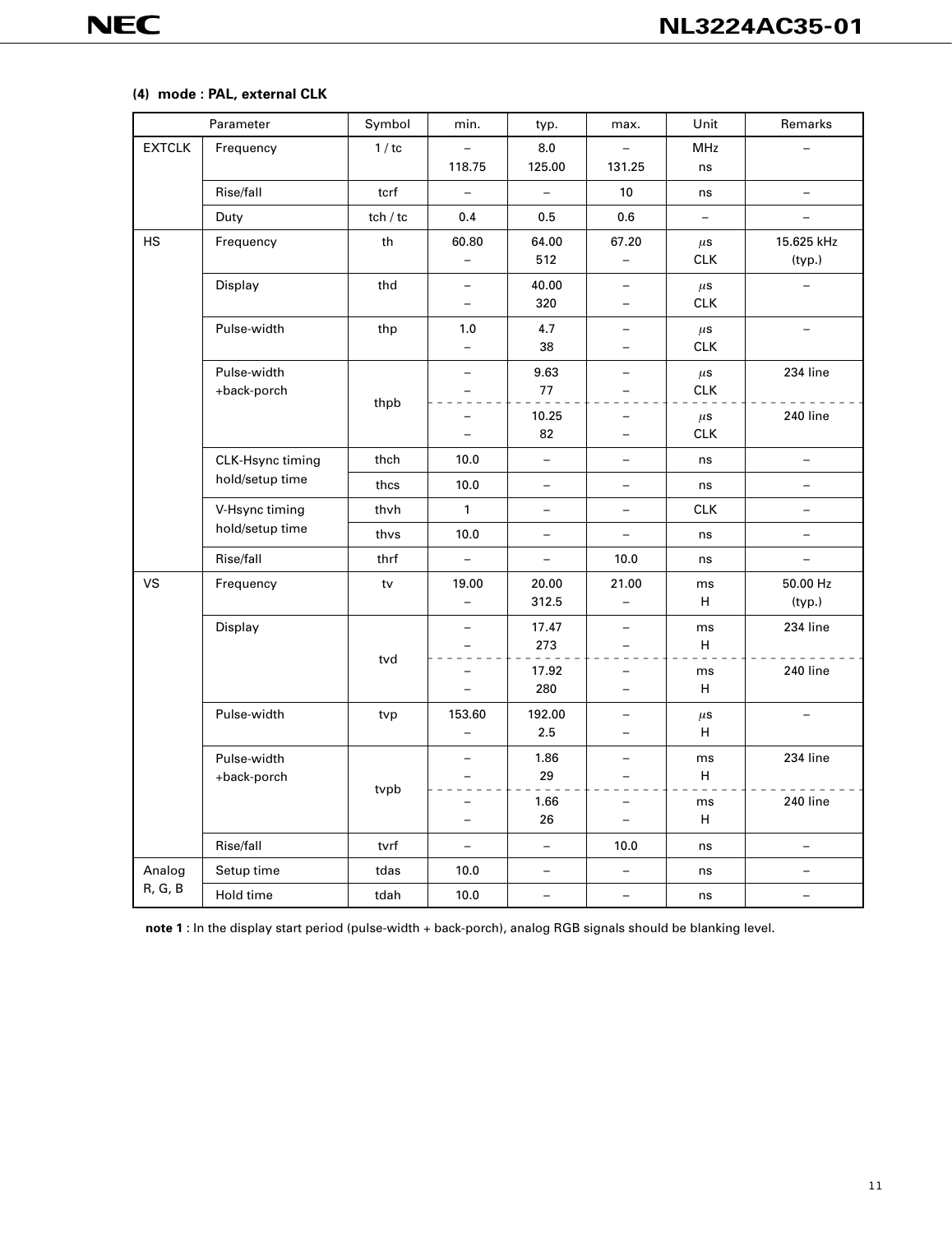#### **6.9 DEFINITION OF INPUT SIGNAL TIMING**



∗V IH = 3.15 V (min.) to 5.00 V (max.)  $V = 0.00 V$  (min.) to 0.90 V (max.)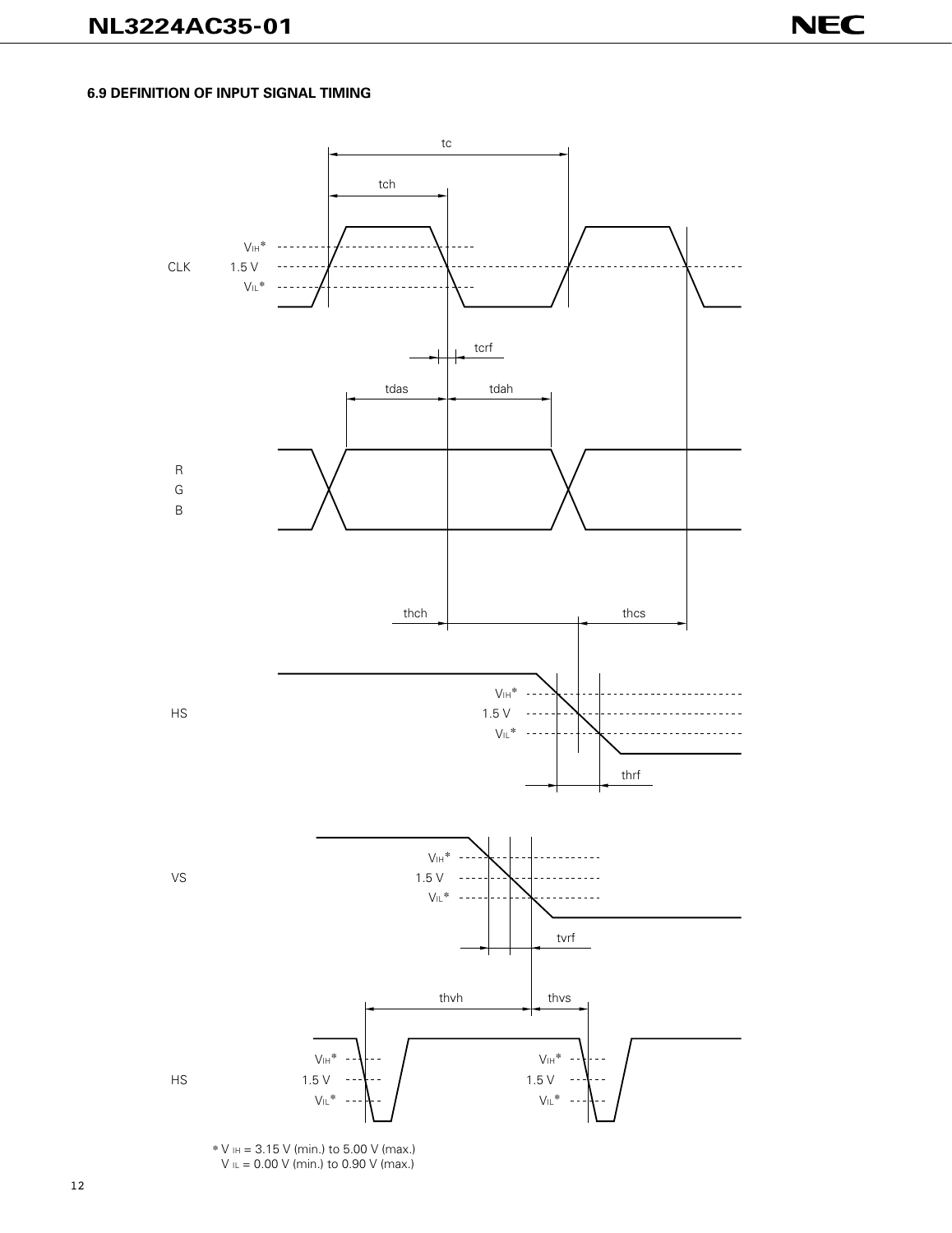



<Luminance control signal >



Pulse A duty 100%: Relative luminance 100% Pulse A duty 20%: Relative luminance 10% (reference value)

A : 800  $\mu$ s to 3.7 ms B : 3.7 ms±10%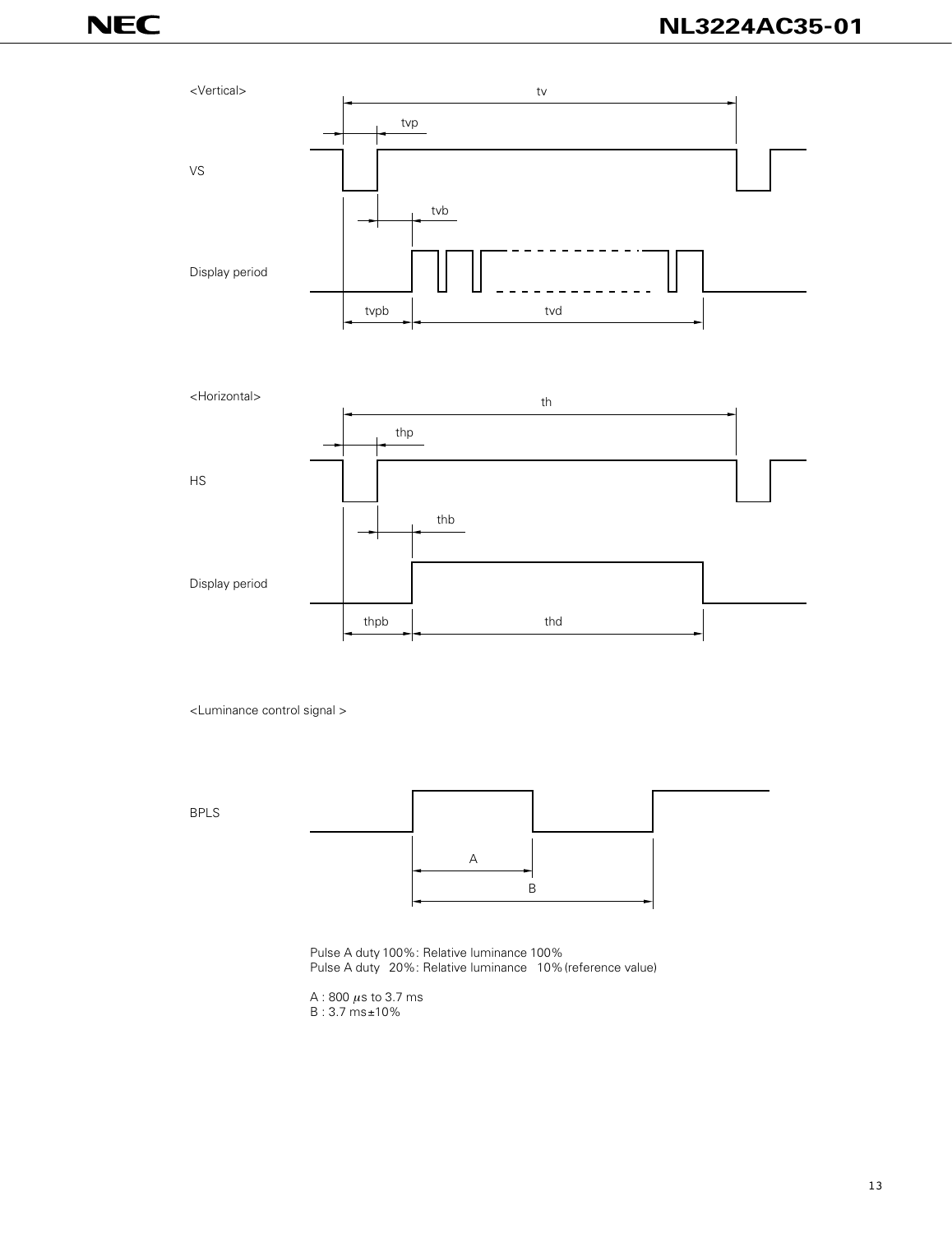# **7. GENERAL CAUTION**

# **WARNING**

Do not remove the rear case while the LCD module is operating, because dangerous high voltage is generating.

(1) Caution when taking out the module

 $\circ$  Pick the pouch only, when taking out module from a shipping package.

- (2) Cautions for handling the module
	- $\overline{q}$  As the electrostatic discharges may break the LCD module, handle the LCD module with care. Peel a protection sheet off from the LCD panel surface as slowly as possible.
	- $(2)$  As the LCD panel and back-light element are made from fragile glass material, impulse and pressure to the LCD module should be avoided.
	- (3) As the surface of polarizer is very soft and easily scratched, use a soft dry cloth without chemicals for cleaning.
	- $\overline{a}$  Do not pull the interface connectors in or out while the LCD module is operating.
	- $\circled{5}$  Put the module display side down on a flat horizontal plane.
	- $(6)$  Handle connectors and cables with care.
- (3) Cautions for the operation
	- $\odot$  When the module is operating,do not lose CLK, HS, or VS signals. If any one of these signals is lost, the LCD panel would be damaged.
	- $Q$  Obey the supply voltage sequence. If wrong sequence is applied, the module would be damaged.
	- e Should not intermittently operate the module. It will be the cause of a short life.
- (4) Cautions for the atmosphere
	- $\circled{1}$  Dew drop atmosphere should be avoided.
	- $Q$  Do not store and/or operate the LCD module in a high temperature and/or humidity atmosphere. Storage in an electro-conductive polymer packing pouch and under relatively low temperature atmosphere is recommended.
	- e Backlight lamp tend to increase the turn on voltage in a cold atmosphere. And the life of module will become short.
- (5) Cautions for the module characteristics
	- $\odot$  Do not apply fixed pattern data signal to the LCD module at product aging. Applying fixed pattern for a long time may cause image sticking.
- (6) Other cautions
	- $\circled{1}$  Do not disassemble and/or re-assemble LCD module.
	- $\hat{v}(2)$  Do not re-adjust variable resistor or switch etc.
	- e When returning the module for repair or etc., Please pack the module not to be broken. We recommend to use the original shipping packages.

Liquid Crystal Display has the following specific characteristics. There are not defects or malfunctions. The display condition of LCD module may be affected by the ambient temperature.

The LCD module uses cold cathode tubes for backlighting. Optical characteristics, like luminance or uniformity, will change during time.

Uneven brightness and/or small spots may be noticed depending on different display patterns.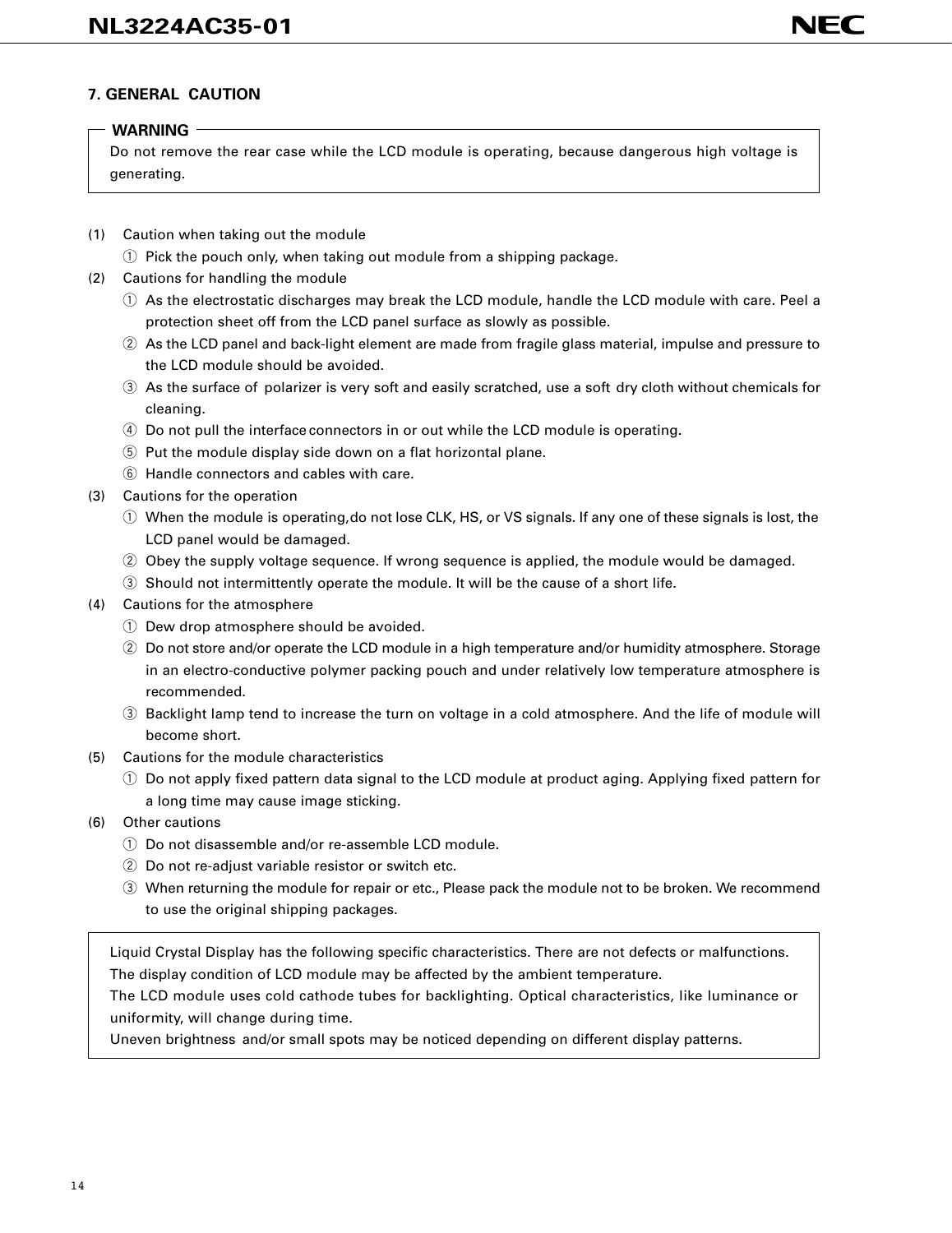# **OUTLINE DRAWING (Unit in mm) Front view**

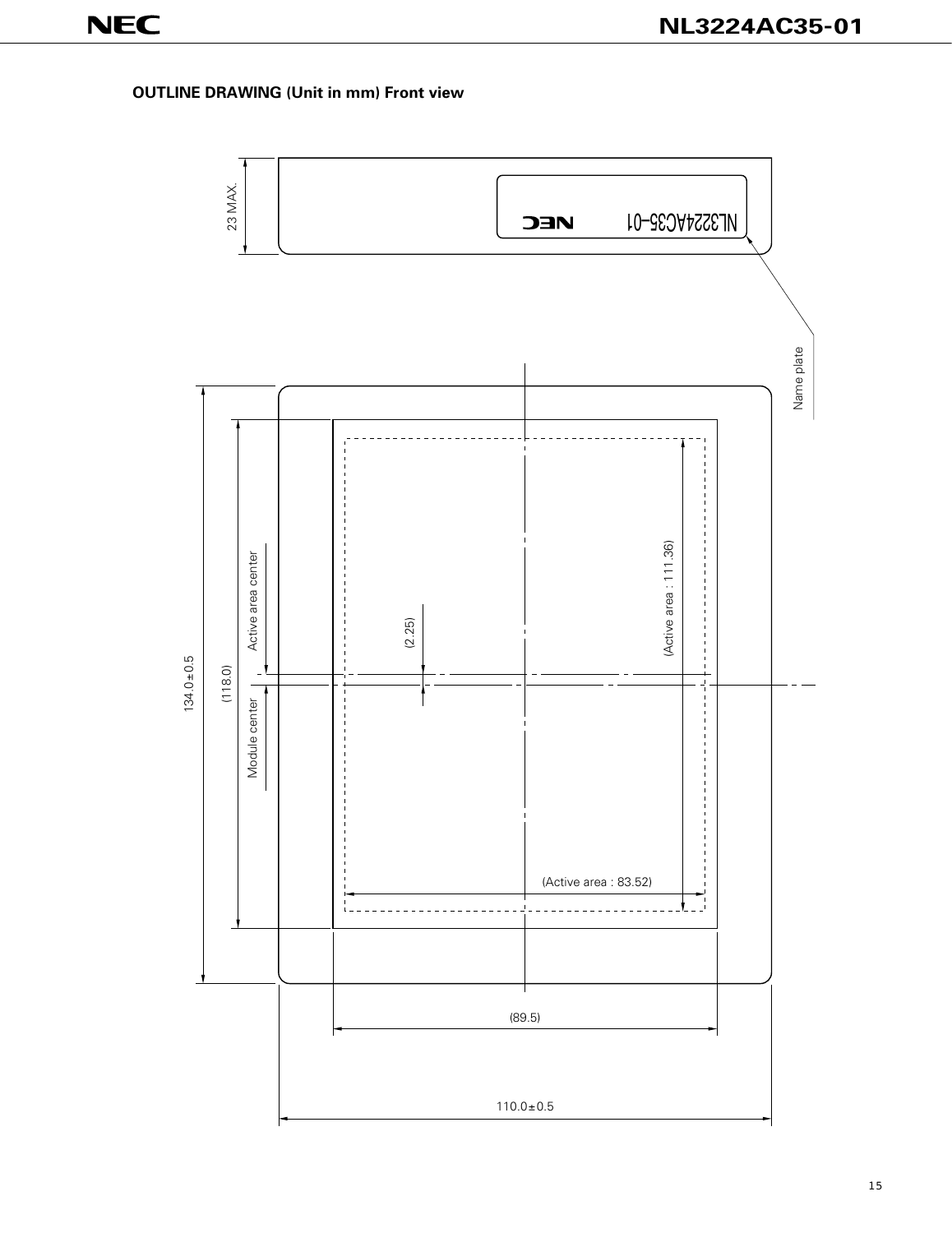# **OUTLINE DRAWING (Unit in mm) Rear view**